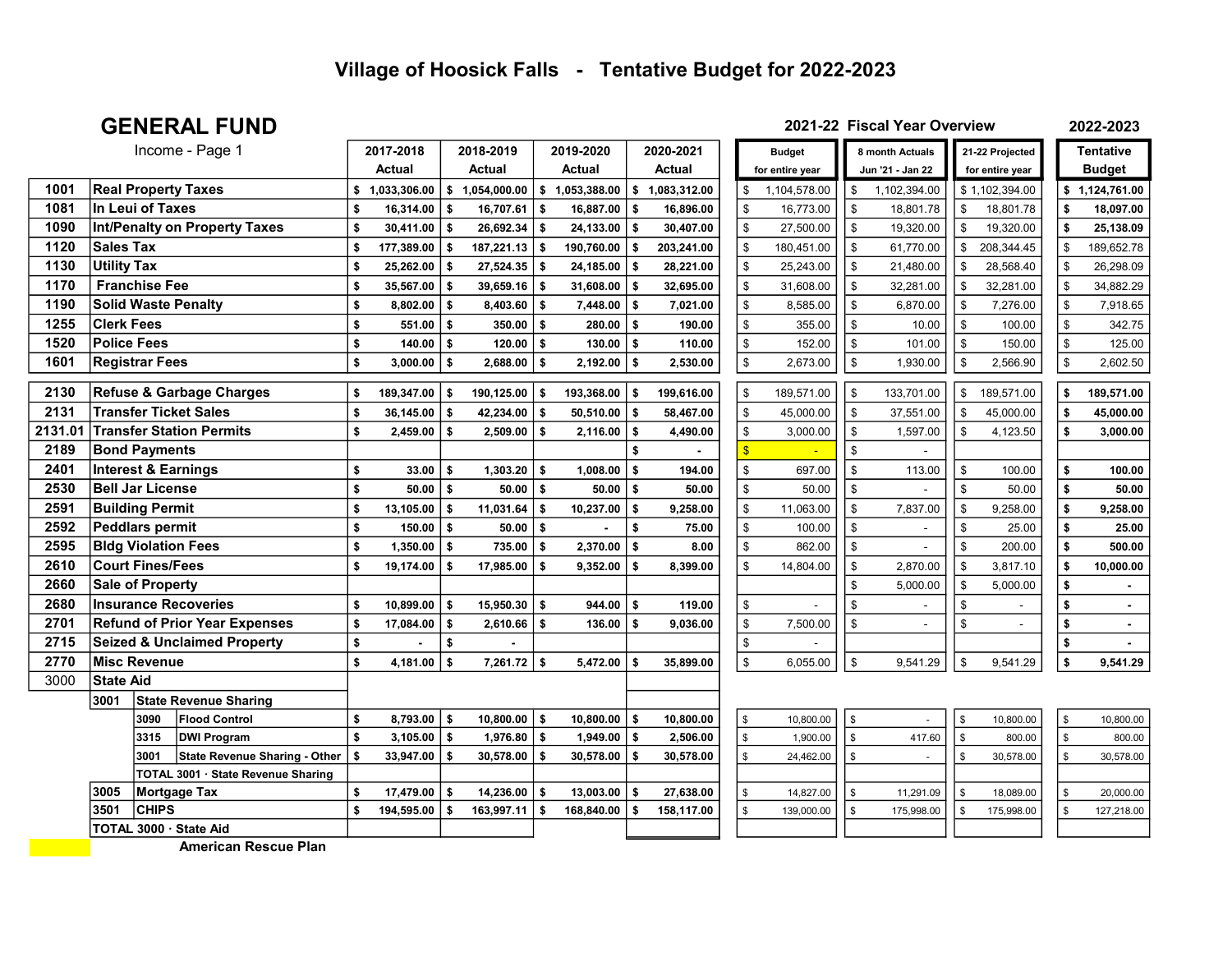|      | <b>GENERAL FUND</b>               |    |                     |              |    |                     |              |  |                 |    | 2021-22 Fiscal Year Overview |                 | 2022-2023     |
|------|-----------------------------------|----|---------------------|--------------|----|---------------------|--------------|--|-----------------|----|------------------------------|-----------------|---------------|
|      | Income - Page 2                   |    | 2017-2018           | 2018-2019    |    | 2019-2020           | 2020-2021    |  | <b>Budget</b>   |    | 8 month Actuals              | 21-22 Projected | Tentative     |
|      |                                   |    | Actual              | Actual       |    | <b>Actual</b>       | Actual       |  | for entire year |    | Jun '21 - Jan 22             | for entire year | <b>Budget</b> |
| 3589 | <b>HR Greenway</b>                |    |                     |              |    |                     |              |  | 0.00            |    |                              |                 |               |
|      |                                   |    |                     |              |    |                     |              |  |                 |    |                              |                 |               |
| 3594 | <b>DOS LWRP T1000689</b>          |    | $4,522.00$   \$     | 22.010.50    |    |                     |              |  |                 |    |                              |                 |               |
| 3595 | <b>HR Greenway Land Use Grant</b> |    | $1,477.00$ \ \$     | 3.047.50     |    |                     |              |  |                 |    |                              |                 |               |
| 3598 | DASNY Excavator Grant             |    |                     | 100,000.00   |    |                     |              |  |                 |    |                              |                 |               |
|      | <b>Total Income</b>               | -S | $1,888,637.00$   \$ | 2,001,857.62 | -S | $1,851,744.00$ \ \$ | 1,959,873.00 |  | 1,867,609.00    | ΙS | 1,650,874.76                 | 1,922,753.42    | 1,886,259.44  |
|      | <b>Gross Profit</b>               |    |                     |              |    |                     |              |  |                 |    |                              |                 |               |

|        |                       | <b>GENERAL FUND</b>            |     |                     |      |                  |      |                |           |               |                 |      | 2021-22 Fiscal Year Overview |     |                 |            | 2022-23          |
|--------|-----------------------|--------------------------------|-----|---------------------|------|------------------|------|----------------|-----------|---------------|-----------------|------|------------------------------|-----|-----------------|------------|------------------|
|        |                       | Expenses                       |     | 2017-2018           |      | 2018-2019        |      | 2019-2020      | 2020-2021 |               | <b>Budget</b>   |      | 8 month Actuals              |     | 21-22 Projected |            | <b>Tentative</b> |
|        |                       |                                |     | Actual              |      | <b>Actual</b>    |      | Actual         | Actual    |               | for entire year |      | Jun '21 - Jan 22             |     | for entire year |            | <b>Budget</b>    |
| 1010   |                       | <b>Board of Trustees</b>       |     |                     |      |                  |      |                |           |               |                 |      |                              |     |                 |            |                  |
|        | 1010.1                | Personal Services              | \$  | $8,500.00$ \ \$     |      | $8,728.88$ \ \$  |      | $10,064.00$ \$ | 9,688.00  | \$            | 10,612.00       | \$   | 6,737.85                     |     | 10,612.00       | \$         | 10,824.24        |
|        | 1010.4                | Contractual                    | \$  | $437.00$ \\$        |      | $1,064.17$ \$    |      | $612.00$ \$    | 1,251.00  | $\mathfrak s$ | 414.00          | \$   | 847.17                       |     | 947.17          | <b>S</b>   | 683.59           |
|        |                       | 1010.41 Printing               | \$  | $1,426.00$ \$       |      | $458.00$   \$    |      | $158.00$ \$    | 557.00    | \$            | 100.00          | \$.  | 761.20                       |     | 800.00          | <b>S</b>   | 483.55           |
|        |                       | Total 1010 · Board of Trustees |     | 10363.00            |      | 10251.05         |      | 10834.00       | 11496.00  | $\frac{1}{2}$ | 11,126.00       | \$   | 8,346.22                     |     | 12,359.17       | \$         | 11,991.38        |
| 1110   | <b>Judicial Court</b> |                                |     |                     |      |                  |      |                |           |               |                 |      |                              |     |                 |            |                  |
|        | 1110.1                | <b>Personal Services</b>       | S   | $33,841.00$ \$      |      | $31,175.82$   \$ |      | $32,367.00$ \$ | 32,367.00 | \$            | 31,206.00       | \$   | 22,413.22                    |     | 31,206.00       | \$         | 31,206.00        |
|        | 1110.4                | Contractual                    | \$  | $2,257.00$ \$       |      | $1,788.40$ \ \$  |      | $2,189.00$ \$  | 1,339.00  | \$            | 2,182.00        | \$.  | 317.10                       |     | 500.00          | \$         | 500.00           |
|        |                       | Total 1110 · Judicial Court    |     | 36098.00            |      | 32964.22         |      | 34556.00       | 33706.00  | $\sqrt{3}$    | 33,388.00       | \$   | 22,730.32                    | \$. | 31,706.00       | <b>S</b>   | 31,706.00        |
| 1210   | Mayor                 |                                |     |                     |      |                  |      |                |           |               |                 |      |                              |     |                 |            |                  |
|        | 1210.1                | Personal Service-Mayor         | \$  | 3,740.00            | l \$ | 3,739.92         | - \$ | $4,426.00$ \$  | 4,578.00  | \$            | 4,583.00        | \$   | 3,149.41                     |     | 4,583.00        | \$         | 4,674.66         |
|        | 1210.4                | Contractual                    | \$  | $330.00$   \$       |      | $14.26$   \$     |      | $62.00$   \$   |           | \$            | 100.00          |      |                              |     | 100.00          | \$         | 100.00           |
|        |                       | Total 1210 · Mayor             |     | 4070.00             |      | 3754.18          |      | 4488.00        | 4578.00   | $\sqrt{3}$    | 4,683.00        | \$   | 3,149.41                     |     | 4,683.00        | $\sqrt{3}$ | 4,774.66         |
| 1320.4 | Auditor               |                                |     |                     |      |                  |      |                |           | $\sqrt{2}$    | 3,000.00        | l \$ |                              | \$  | 3,000.00        | \$         | 3,000.00         |
| 1325   | Treasurer             |                                |     |                     |      |                  |      |                |           |               |                 |      |                              |     |                 |            |                  |
|        | 1325.1                | <b>Treasurer PR</b>            | -\$ | $21,207.00$ \$      |      | $16,546.16$ \$   |      | $20,786.00$ \$ | 21,201.00 | \$،           | 21,626.00       | \$   | 15,300.90                    |     | 21,626.00       | \$         | 22,058.52        |
|        | 1325.4                | Contractual                    | \$  | $1,651.00$   \$     |      | $1,511.35$   \$  |      | $2,295.00$ \$  | 7,248.00  | \$            | 500.00          | \$   | 4,009.15                     |     | 6,009.15        | \$         | 4,265.88         |
|        |                       | Total 1325 · Treasurer         |     | 22858.00            |      | 18057.51         |      | 23081.00       | 28449.00  | $\sqrt{3}$    | 22,126.00       | \$   | 19,310.05                    | \$  | 27,635.15       | \$         | 26,324.40        |
| 1355   | Assessor              |                                |     |                     |      |                  |      |                |           |               |                 |      |                              |     |                 |            |                  |
|        | 1355.1                | lAssessor                      | \$  | 6,956.00 $\vert$ \$ |      | 7,095.24         |      |                |           | \$            | $\sim$          | \$   |                              |     |                 |            |                  |
|        | 1355.4                | Contractual                    | \$  | $1,900.00$ \$       |      | $915.86$   \$    |      | $7,381.00$ \$  | 7,384.00  | . \$          | 7,500.00        | \$   | 4,670.06                     |     | 7,378.41        | \$         | 7,500.00         |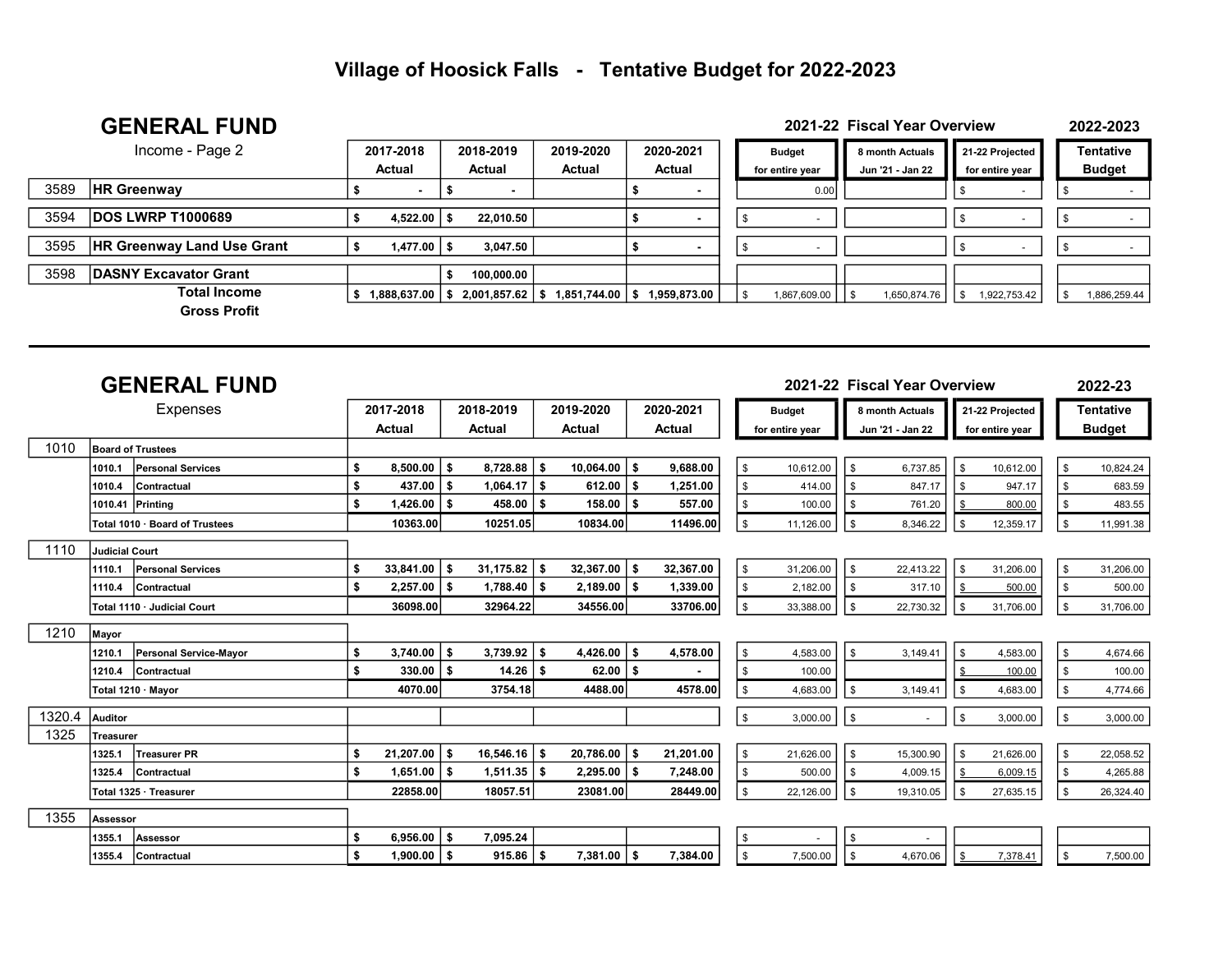#### GENERAL FUND

 $\sqrt{ }$ 

 $\sqrt{2}$ 

2022-2023 2021-22 Fiscal Year Overview

|        |                            |                                 | Expenses - Page 3               | 2017-2018                    |          | 2018-2019      |      | 2019-2020     |          | 2020-2021 |               | <b>Budget</b>   |               | 8 month Actuals  |                    | 21-22 Projected          |                | <b>Tentative</b>   |
|--------|----------------------------|---------------------------------|---------------------------------|------------------------------|----------|----------------|------|---------------|----------|-----------|---------------|-----------------|---------------|------------------|--------------------|--------------------------|----------------|--------------------|
|        |                            |                                 |                                 | <b>Actual</b>                |          | <b>Actual</b>  |      | <b>Actual</b> |          | Actual    |               | for entire year |               | Jun '21 - Jan 22 |                    | for entire year          |                | <b>Budget</b>      |
|        | Total 1355 · Assessor      |                                 |                                 | 8856.00                      |          | 8011.10        |      | 7381.00       |          | 7384.00   | \$            | 7,500.00        | $\sqrt[6]{2}$ | 4,670.06         | \$                 | 7,378.41                 | \$             | 7,500.00           |
| 1410   | <b>Village Clerk</b>       |                                 |                                 |                              |          |                |      |               |          |           |               |                 |               |                  |                    |                          |                |                    |
|        | 1410.1                     | <b>Village Clerk PR</b>         |                                 | \$<br>16,627.00              | Ŝ.       | 11,797.34      | -\$  | 15,120.00     | - \$     | 15,372.00 | \$            | 15,730.00       | \$            | 10,805.93        | \$                 | 15,730.00                | \$             | 16,044.60          |
|        | 1410.1A                    |                                 | Deputy Village Clerk PR         | \$<br>11.782.00              | Ŝ.       | 10,419.91      | Ŝ.   | 11,980.00     | - \$     | 12,102.00 | \$            | 12,464.00       | \$            | 8,898.90         | \$                 | 12,464.00                | \$             | 12,713.28          |
|        | 1410.1B                    |                                 |                                 | \$<br>84.00                  | \$       | 1,404.00       |      |               |          |           | \$            |                 | \$            |                  | \$                 | 1,000.00                 |                |                    |
|        | 1410.4                     | Data entry clerk<br>Contractual |                                 | \$<br>1,697.00               | S.       | 963.07         | -S   | $784.00$ \$   |          | 479.00    | \$            | 1,000.00        | \$            |                  |                    |                          | \$<br>\$       | 1,000.00<br>473.00 |
|        |                            |                                 |                                 |                              |          |                |      |               |          |           |               | 1,863.00        |               | 142.32           |                    | 616.65                   |                |                    |
|        | Total 1410 · Village Clerk |                                 |                                 | 30190.00                     |          | 24584.32       |      | 27884.00      |          | 27953.00  | $\mathfrak s$ | 31,057.00       | $\mathfrak s$ | 19,847.15        | \$                 | 29,810.65                | \$             | 30,230.88          |
| 1420   | <b>Village Attorneys</b>   |                                 |                                 |                              |          |                |      |               |          |           |               |                 |               |                  |                    |                          |                |                    |
|        | 1420.4                     | <b>Village Attorney</b>         |                                 | \$<br>40,011.00              | - \$     | 54,381.40      | -\$  | 37,931.00     | \$       | 40,482.00 | \$            | 20,000.00       | \$            | 20,746.00        | \$                 | 33,712.25                | \$             | 33,712.25          |
|        |                            | 1420.41 Labor Counsel           |                                 |                              |          |                |      |               | \$       | 640.00    | \$            | 21,000.00       | \$            | 13,670.00        | <b>S</b>           | 22,213.75                | $\mathfrak{L}$ | 22,213.75          |
|        |                            | 1420.42 Bond Counsel            |                                 |                              |          |                | \$   | 980.00        |          |           | \$            |                 |               |                  |                    |                          |                |                    |
|        |                            |                                 | Total 1420.1 · Village Attorney | 40011.00                     |          | 54381.40       |      | 38911.00      |          | 41122.00  | \$            | 41,000.00       | \$            | 34,416.00        | \$                 | 55,926.00                | $\mathfrak{L}$ | 55,926.00          |
| 1440.4 | Engineer                   |                                 |                                 | 0.00                         |          | 6363.25        |      |               |          | 1405.00   |               | 0.00            | \$            | 5,634.72         | \$                 | 6,000.00                 |                |                    |
| 1450   | Elections                  |                                 |                                 |                              |          |                |      |               |          |           |               |                 |               |                  |                    |                          |                |                    |
|        | 1450.4                     | Contractual                     |                                 | \$<br>$493.00$   \$          |          | 434.84         | -S   | $34.00$   \$  |          | 683.00    | \$            | 500.00          | \$            |                  |                    | 345.00                   | \$             | 500.00             |
|        |                            | Total 1450 · Elections          |                                 | \$<br>493.00 \$              |          | 434.84         |      |               |          |           | \$            | 500.00          | $\sqrt{3}$    |                  | \$                 | 345.00                   | \$             | 500.00             |
| 1460.1 | <b>Records Management</b>  |                                 |                                 | \$<br>4,245.00 $\frac{1}{2}$ |          | 875.01         | -\$  | 214.00        | <b>S</b> | 695.00    | \$            | 3,000.00        | $\sqrt{3}$    | $\sim$           | \$                 | $\mathbf{r}$             | \$             | 3,000.00           |
| 1620   | <b>Building</b>            |                                 |                                 |                              |          |                |      |               |          |           |               |                 |               |                  |                    |                          |                |                    |
|        | 1620.1                     |                                 | <b>Personal Services</b>        | \$<br>12,250.00              | <b>S</b> | 12,225.37      | - \$ | 11,732.00     | - \$     | 11,151.00 | \$            | 10,000.00       | \$            | 4,788.02         | \$                 | 7,148.02                 | \$             | 7,148.02           |
|        | 1620.2                     | Equipment                       |                                 |                              |          |                |      | 1104.00       |          |           | \$            | 14,514.00       | \$            | 229.84           | \$                 | 7,114.51                 | \$             | 2,030.84           |
|        | 1620.4                     | Contractual                     |                                 |                              |          |                |      | 17298.00      |          |           |               |                 |               |                  |                    |                          |                |                    |
|        |                            |                                 | 1620.42 Electricity             | \$<br>5.280.00               | \$       | 4,596.89       | S.   | 4,147.00      | - \$     | 3,940.00  | \$            | 3,000.00        | \$            | 2,255.14         | \$                 | 2,999.34                 | \$             | 3,149.30           |
|        |                            | 1620.4                          | <b>Contractual - Other</b>      | \$<br>10,052.00              | - \$     | 9,601.44       |      |               | \$       | 8,143.00  | \$            | 10,686.00       | \$            | 8,704.75         |                    | 9,272.32                 | \$             | 11,443.32          |
|        |                            |                                 | Total 1620.4 · Contractual      | \$<br>15,332.00              | <b>S</b> | 14,198.33      |      |               |          |           | \$            | 13,686.00       | \$            | 10,959.89        |                    | 12,271.65                | \$             | 14,592.62          |
|        | Total 1620 · Bulding       |                                 |                                 | 27582.00                     |          | 26423.70       |      | 34281.00      |          | 23234.00  | $\sqrt[6]{2}$ | 38,200.00       | \$            | 15,977.75        | \$                 | 26,534.18                | \$             | 23,771.48          |
| 1910.4 | Unallocated Insurance      |                                 |                                 | \$<br>27,632.00              | Ŝ.       | 33,897.62      | - \$ | 35,432.00     | \$       | 31,357.00 | \$            | 20,093.00       | \$            | 20,464.96        | $\mathbf{\hat{z}}$ | 38,264.96                | \$             | 40,178.21          |
| 1920.4 |                            | <b>Municipal Assn Dues</b>      |                                 | \$<br>2,000.00               | S.       | 666.67         | S.   | 667.00        | \$       | 667.00    | \$            | 667.00          | \$            | 666.67           | $\mathbf{\$}$      | 666.67                   | $\mathbf{s}$   | 666.67             |
| 1950.4 |                            | <b>Taxes, Village Property</b>  |                                 | \$<br>1,699.00               | \$       | $\blacksquare$ |      |               |          |           |               |                 |               |                  |                    |                          |                |                    |
| 1990   | Contingency                |                                 |                                 |                              |          |                |      |               |          |           | \$            | 47,637.00       |               |                  | \$                 | $\overline{\phantom{a}}$ |                |                    |
| 3020   | <b>Dispatch</b>            |                                 |                                 |                              |          |                |      |               |          |           |               |                 |               |                  |                    |                          |                |                    |
|        | 3020.4                     |                                 | Dispatch contractual/all other  | \$<br>5,473.00               | \$       | 1,366.41       | -\$  | 1,473.00      | -S       | 1,222.00  | \$            | 1,000.00        | \$            | 136.65           |                    | 246.65                   |                | 246.65             |
|        |                            | Total 3020 · Dispatch           |                                 | 5473.00                      |          | 1366.41        |      | 1473.00       |          | 1222.00   | $\mathfrak s$ | 1,000.00        | l \$          | 136.65           | <b>S</b>           | 246.65                   | \$             | 246.65             |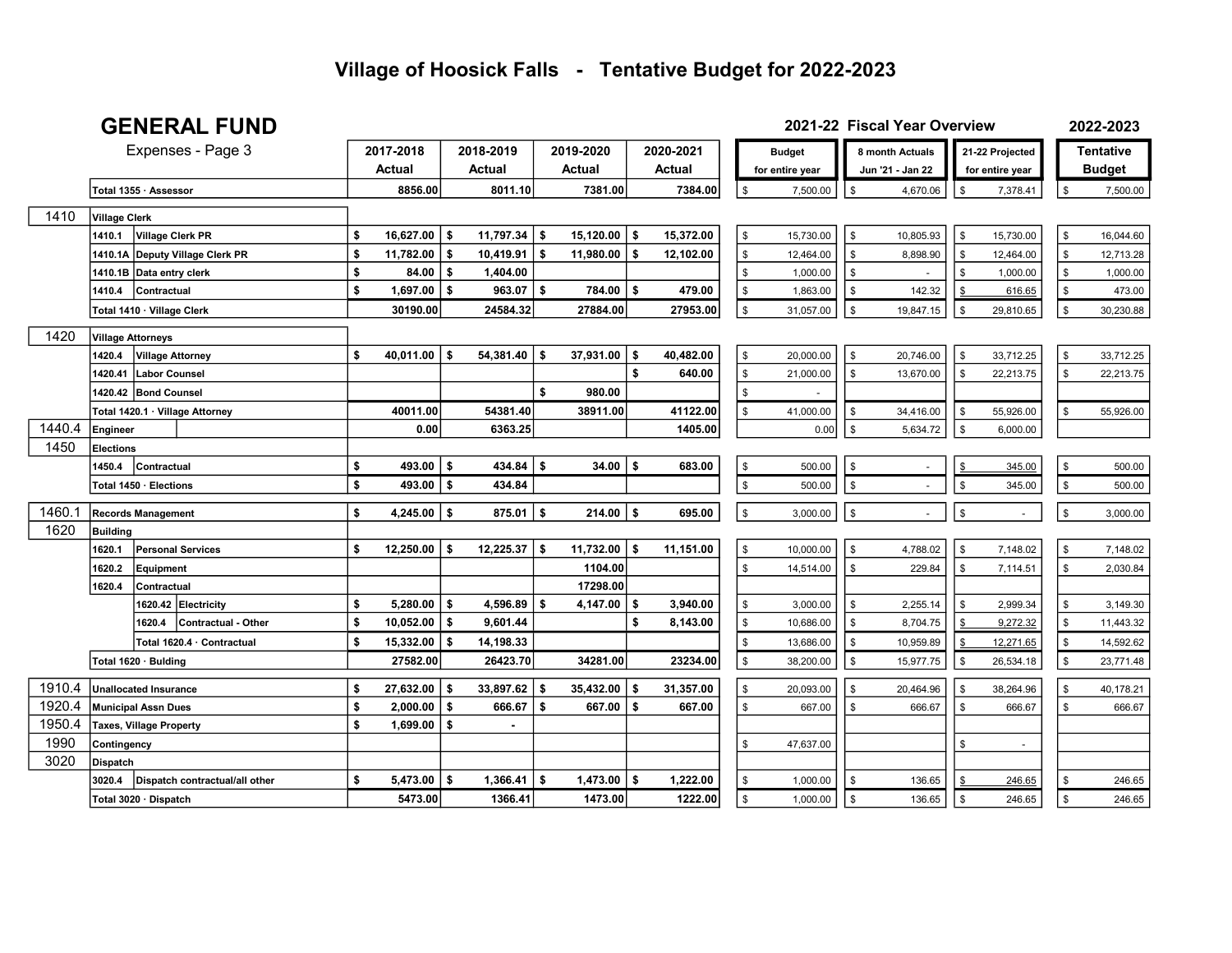#### GENERAL FUND 2021-22 Fiscal Year Overview

2022-2023

|        |                      | ULIILINAL I UIID                               |                        |          |                 |          |                        |     |            |                |                 |                | $1$ 1968 1681 $\sqrt{6}$ 1965 1 |                |                 |                | ZUZZ–ZUZJ        |
|--------|----------------------|------------------------------------------------|------------------------|----------|-----------------|----------|------------------------|-----|------------|----------------|-----------------|----------------|---------------------------------|----------------|-----------------|----------------|------------------|
|        |                      | Expenses - Page 4                              | 2017-2018              |          | 2018-2019       |          | 2019-2020              |     | 2020-2021  |                | <b>Budget</b>   |                | 8 month Actuals                 |                | 21-22 Projected |                | <b>Tentative</b> |
|        |                      |                                                | Actual                 |          | Actual          |          | Actual                 |     | Actual     |                | for entire year |                | Jun '21 - Jan 22                |                | for entire year |                | <b>Budget</b>    |
| 3120   | <b>Public Safety</b> |                                                |                        |          |                 |          |                        |     |            |                |                 |                |                                 |                |                 |                |                  |
|        | 3120.1               | Police PR All                                  |                        |          |                 |          |                        |     |            |                |                 |                |                                 |                |                 |                |                  |
|        |                      | 3120.11 Police PR all other hourly             | \$<br>$96,613.00$   \$ |          | 91,841.18       | l \$     | $30,200.00$ \$         |     | 13,383.00  | \$             |                 | \$             | 15,857.06                       | \$             | 21,089.89       | \$             | 21,511.69        |
|        |                      | 3120.12 Police PR full time                    | \$<br>6,736.00         | \$       | 5,192.21        | \$       | 4,513.00 $\frac{1}{2}$ |     | 2,141.00   | $\mathfrak s$  |                 | \$             |                                 |                |                 |                |                  |
|        |                      | 3120.17 Police PR Comm Svc Supervisor          | \$<br>7,260.00         | \$       | 9,581.20        | -\$      | 8,080.00               |     |            | \$             | 8,847.00        | \$             | 400.00                          | \$             | 400.00          | \$             |                  |
|        |                      | Police PR All - Other<br>3120.1                | \$<br>159,367.00       | \$       | 177,256.43      | \$       | 243,869.00             | \$  | 255,446.00 | \$             | 241,828.00      | \$             | 176,105.22                      | \$             | 229,219.94      | \$             | 233,804.34       |
|        |                      | 3120.18 payroll coronavirus                    |                        |          |                 | \$       | 5,935.00               |     |            |                |                 |                |                                 |                |                 |                |                  |
|        |                      | Total 3120.1 · Police PR All                   | 269976.00              |          | 283871.02       |          | 292597.00              |     |            | \$             | 250,675.00      | \$             | 192,362.28                      | \$             | 250,709.83      | \$             | 255,316.03       |
|        | 3120.2               | Equipment                                      | \$<br>$8,364.00$ \ \$  |          | 5,591.39        | <b>S</b> | $3,506.00$ \$          |     | 4,649.00   | \$             | 46,340.00       | \$             | 53,872.17                       | \$             | 54,000.00       | \$             | 4,200.00         |
|        | 3120.2A              | <b>Equipment -Drug Enforc Funds</b>            | \$<br>102,986.00       | \$       | 8,883.50        | l \$     | $620.00$ \ \$          |     | 552.00     | $$\mathbb{S}$$ | 2,500.00        | $$\mathbb{S}$$ |                                 | $$\mathbb{S}$$ | $\blacksquare$  | \$             | $\sim$           |
|        | 3120.4               | Police Contractual all other                   |                        |          |                 |          |                        |     |            |                |                 |                |                                 |                |                 |                |                  |
|        |                      | 3120.42<br>Telephone                           | \$<br>$8,487.00$ \$    |          | 9,226.72        | l \$     | $10,026.00$ \$         |     | 9,193.00   | \$             | 8,588.00        | \$             | 5,931.58                        | \$             | 10,181.58       | \$             | 8,588.00         |
|        |                      | 3120.43<br>Insurance                           | \$<br>$16,641.00$ \$   |          | 16,657.30       | \$       | $13,901.00$   \$       |     | 18,349.00  | \$             | 19,269.00       | \$             | 9,207.00                        | \$             | 18,413.50       | \$             | 19,334.18        |
|        |                      | Vehicle Repair<br>3120.44                      | \$<br>13,697.00        | \$       | 2,220.91        | \$       | $3,477.00$ \$          |     | 6,061.00   | \$             | 3,000.00        | \$             | 2,047.96                        | \$             | 2,723.79        | \$             | 3,000.00         |
|        |                      | 3120.47<br>community service                   | \$<br>876.00           | s.       | 684.01          | \$       | 52.00                  |     |            | \$             | 600.00          | \$             |                                 |                |                 | \$             |                  |
|        |                      | Police Contractual all other - Other<br>3120.4 | \$<br>20,508.00        | \$       | 26,431.37       | \$       | 15,893.00              | -S  | 18,566.00  | \$             | 16,858.00       |                | 16,917.00                       | \$             | 22,499.61       | \$             | 22,499.61        |
|        |                      | 3120.4A Drug Enforcement Contr                 | \$                     | \$       |                 | \$       | 99.00                  |     |            | \$             |                 |                |                                 |                |                 |                |                  |
|        |                      | 3120.48 public safety coronavirus              |                        |          |                 | \$       | $3,531.00$ \$          |     | 8,355.00   |                |                 |                |                                 |                |                 |                |                  |
|        |                      | Total 3120.4 · Police Contractual all other    | \$<br>60,209.00        | \$       | 55,220.31       | - \$     | 46,979.00              |     |            | \$             | 48,315.00       | \$             | 34,103.54                       | \$             | 53,818.48       | $\sqrt[6]{2}$  | 53,421.79        |
|        |                      | Total 3120 · Public Safety                     | 441535.00              |          | 353566.22       |          | 343702.00              |     | 336695.00  | \$             | 347,830.00      | <b>S</b>       | 280,337.99                      | \$             | 358,528.31      | \$             | 312,937.81       |
|        |                      |                                                |                        |          |                 |          |                        |     |            |                |                 |                |                                 |                |                 |                |                  |
| 3150   | Dog Control          |                                                |                        |          |                 |          |                        |     |            |                |                 |                |                                 |                |                 |                |                  |
|        | 3510.4               | Contractual                                    | \$<br>$2,491.00$ \ \$  |          | $1,370.00$   \$ |          | $1,096.00$ \$          |     | 1,020.00   | \$             | 1,500.00        | \$             | 3,021.99                        | \$             | 4,533.99        | \$             | 3,000.00         |
|        | 3510.41              | dog control misc housing, mileag               | \$<br>$1,749.00$ \ \$  |          | 1,624.12        | ∣\$      | $449.00$ \ \$          |     | 194.00     | \$             | 1,500.00        | \$             | 1,681.84                        | \$             | 2,731.84        | \$             | 1,700.00         |
|        |                      | Total 3510 · Dog Control                       | 4240.00                |          | 2994.12         |          | 1545.00                |     | 1214.00    | \$             | 3,000.00        | \$             | 4,703.83                        | $\,$           | 7,265.83        | $\sqrt[6]{2}$  | 4,700.00         |
| 3620   |                      | <b>Building Inspector</b>                      |                        |          |                 |          |                        |     |            |                |                 |                |                                 |                |                 |                |                  |
|        | 3620.1               | <b>Building Inspector</b>                      | \$<br>40,373.00        | l \$     | 40,643.24       | ∣\$      | 42,871.00 \$           |     | 43,728.00  | \$             | 44,603.00       | \$             | 30,879.00                       | \$             | 44,603.00       | \$             | 45,495.06        |
|        | 3620.1a              | <b>Zoning Assistant</b>                        |                        |          | 240.00          |          |                        |     |            | \$             |                 | \$             |                                 |                |                 |                |                  |
|        | 3620.4               | Contractual                                    | \$<br>13,368.00        | s.       | 15,952.69       | - \$     | 7,427.00               | -\$ | 2,735.00   | \$             | 5,000.00        |                | 3,521.24                        |                | 3,600.00        | \$             | 3,600.00         |
|        |                      | Total 3620 · Building Inspector                | 53741.00               |          | 56835.93        |          | 50298.00               |     | 46463.00   | \$             | 49,603.00       | $\mathbf{\$}$  | 34,400.24                       | \$             | 48,203.00       | \$             | 49,095.06        |
| 5010.1 |                      | <b>Highway-Supt-Pers Serv</b>                  | \$<br>$25,299.00$ \$   |          | 20,013.50       | l s      | $25,945.00$ \$         |     | 26,464.00  | $\mathfrak s$  | 26,993.00       | $\mathfrak s$  | 18,090.46                       | $$\mathbb{S}$$ | 26,993.00       | $\mathfrak{s}$ | 27,532.86        |
| 5110   | Highway              |                                                |                        |          |                 |          |                        |     |            |                |                 |                |                                 |                |                 |                |                  |
| 5110.1 | 5110.1               | <b>Highway Payroll</b>                         |                        |          |                 |          |                        |     |            |                |                 |                |                                 |                |                 |                |                  |
|        |                      | 5110.12 Highway Retro                          |                        |          | 1653.93         |          |                        |     |            |                |                 |                |                                 | \$             |                 |                |                  |
|        |                      | 5110.13 Highway Summer Help                    |                        |          | 1988.13         |          | 3681.00                |     |            | \$             | 5,000.00        | \$             | 11,482.50                       | \$             | 15,271.73       | \$             | 15,577.16        |
|        |                      | 5110.1<br>Highway Payroll - Other              | \$<br>78,767.00        | <b>S</b> | 90.649.50       | ∣\$      | $33.995.00$ \ \$       |     | 42,958.00  | $\mathbf{\$}$  | 81,376.00       | $\sqrt{s}$     | 42,665.14                       | \$             | 56,744.64       | \$             | 57,879.53        |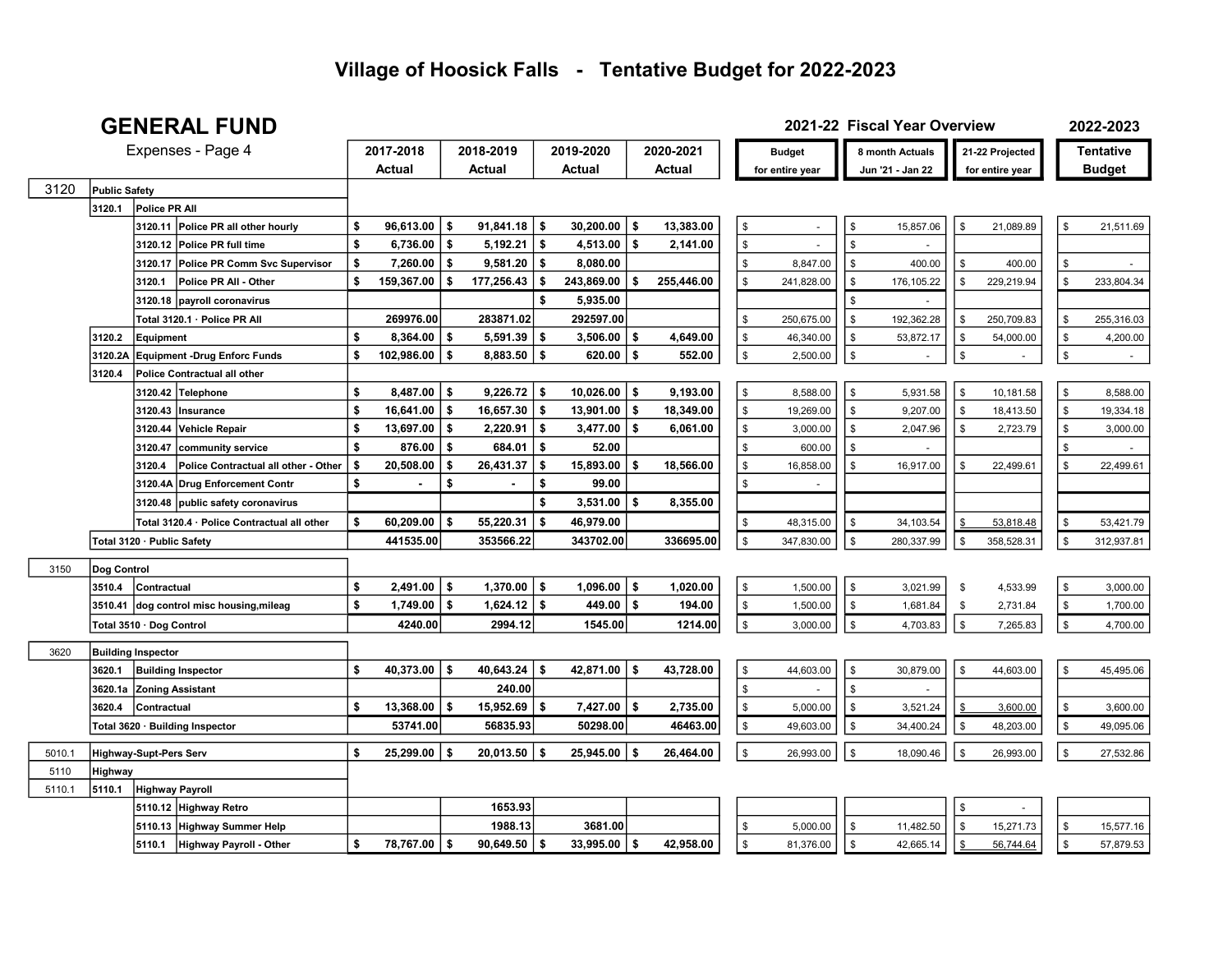#### GENERAL FUND 2021-22 Fiscal Year Overview

2022-2023

|         |                         | Expenses - Page 5                            | 2017-2018               | 2018-2019               | 2019-2020       |      | 2020-2021  | <b>Budget</b>                              |    | 8 month Actuals  |               | 21-22 Projected |                         | <b>Tentative</b> |
|---------|-------------------------|----------------------------------------------|-------------------------|-------------------------|-----------------|------|------------|--------------------------------------------|----|------------------|---------------|-----------------|-------------------------|------------------|
|         |                         |                                              | Actual                  | Actual                  | Actual          |      | Actual     | for entire year                            |    | Jun '21 - Jan 22 |               | for entire year |                         | <b>Budget</b>    |
|         |                         | Total 5110.1 · Highway Payroll               | 78767.00                | 94291.56                | 37676.00        |      | 42958.00   | \$<br>86,376.00                            | \$ | 54,147.64        | \$            | 72,016.36       | \$                      | 73,456.69        |
|         | 5110.2                  | Equipment                                    | \$<br>$1,119.00$   \$   | $45,955.34$   \$        | 6,777.00        | S.   | 770.00     | \$<br>28,616.00                            | \$ | 29,300.00        | \$            | 29,300.00       | \$                      | 47,000.00        |
|         | 5110.4                  | <b>Highway Contractual</b>                   |                         |                         |                 |      |            |                                            |    |                  |               |                 |                         |                  |
|         |                         | 5110.41 Highway Fuel Acct                    | \$<br>$20,464.00$   \$  | $17,201.76$ \ \$        | 16,139.00       | s.   | 12,309.00  | \$<br>8,464.00                             | \$ | 9,559.00         | \$            | 12,713.47       | \$                      | 13,349.14        |
|         |                         | 5110.42<br>Contractual                       |                         | 0.00                    | 0.00            |      |            | \$                                         |    |                  |               |                 |                         |                  |
|         |                         | vehicle repair<br>5110.44                    | \$<br>$37,868.00$ \$    | $32,000.44$ \ \$        | 23,475.00       | \$   | 34,147.00  | \$<br>12,500.00                            | \$ | 15,884.26        | $\sqrt[6]{3}$ | 21,126.07       | \$                      | 15,884.26        |
|         |                         | 5110.45<br>Gas Acct                          | \$<br>$7,300.00$   \$   | $9,113.99$   \$         | 11,764.00       | -\$  | 8,170.00   | \$<br>7,735.00                             | \$ | 12,290.18        | \$            | 16,345.94       | \$                      | 17,163.24        |
|         |                         | <b>Street Maintenance</b><br>5110.46         | \$<br>$30,629.00$ \$    | $58,077.81$ \\$         | 69,440.00       | \$   | 63,178.00  | $\,$<br>65,000.00                          | \$ | 24,092.62        | $\sqrt[6]{3}$ | 50,000.00       | \$                      | 65,000.00        |
|         |                         | 5110.4<br><b>Highway Contractual - Other</b> | \$<br>$24,785.00$ \$    | $23,033.09$ \\$         | 35,984.00       | \$   | 36,693.00  | $\,$<br>15,001.00                          | \$ | 31,020.80        | $\sqrt[6]{3}$ | 41,257.66       | \$                      | 42,082.82        |
|         |                         | Total 5110.4 · Highway Contractual           | \$<br>$121,046.00$ \ \$ | $139,427.09$ \$         | 156,802.00      | -\$  | 154,497.00 | $\,$<br>108,700.00                         | \$ | 92,846.86        | \$            | 141,443.14      | \$                      | 153,479.46       |
|         |                         | Total 5110 · Highway                         | 200932.00               | 279673.99               | 201255.00       |      | 198225.00  | $\,$<br>223,692.00                         | \$ | 176,294.50       | \$            | 242,759.50      | \$                      | 273,936.15       |
|         |                         |                                              |                         |                         |                 |      |            |                                            |    |                  |               |                 |                         |                  |
| 5110.49 |                         | FEMA COSTS-HURRICANE IRENE                   | \$<br>$316,830.00$ \$   | $13,510.00$ \$          |                 |      |            | $\,$<br>$\blacksquare$                     | \$ |                  | $\sqrt{2}$    | $\blacksquare$  | \$                      | $\sim$           |
| 5110.5  |                         | New Highway Garage                           |                         | \$<br>$100,000.00$   \$ | 174,312.00      | \$   | 177,160.00 | $$\mathbb{S}$$<br>$\overline{\phantom{a}}$ | \$ |                  | $\,$          | $\mathbb{Z}^2$  | $\sqrt[6]{\frac{1}{2}}$ | $\sim$           |
| 5112    | <b>CHIPS</b>            |                                              |                         |                         |                 |      |            |                                            |    |                  |               |                 |                         |                  |
|         | 5112.1                  | <b>CHIPS-Pers Serv</b>                       | \$<br>$14,443.00$ \ \$  | $1,789.28$ \ \$         | $7,513.00$ \$   |      | 577.00     | $$\mathbb{S}$$<br>15,000.00                | \$ | 1,577.80         | $\sqrt[6]{3}$ | 1,577.80        | \$                      | 2,000.00         |
|         | 5112.2                  | Equipment                                    |                         | 44327.20                | 0.00            |      |            | $$\mathbb{S}$$<br>25,000.00                | \$ | 56,781.30        | $\mathfrak s$ | 56,781.30       | \$                      | 8,000.00         |
|         | 5112.4                  | <b>Contractual</b>                           | \$<br>$182,152.00$ \ \$ | $117,880.63$ \$         | 204,465.00      | -\$  | 166,439.00 | \$<br>75,000.00                            | \$ | 116,254.33       | $\sqrt{3}$    | 116,254.33      | \$                      | 117,218.00       |
|         |                         | Total 5112 · CHIPS                           | \$<br>$196,595.00$ \$   | $163,997.11$ \$         | $211,978.00$ \$ |      | 167,016.00 | $$\mathfrak{S}$$<br>115,000.00             | \$ | 174,613.43       | \$            | 174,613.43      | $\mathfrak{S}$          | 127,218.00       |
| 5142    | Snow                    |                                              |                         |                         |                 |      |            |                                            |    |                  |               |                 |                         |                  |
|         | 5142.1                  | Snow-Pers Serv                               | \$<br>$70,211.00$   \$  | $59,951.80$ \\$         | $53,666.00$ \$  |      | 41,616.00  | \$<br>20,400.00                            | \$ | 16,340.70        | $\sqrt{3}$    | 35,102.00       | \$                      | 25,000.00        |
|         | 5142.2                  | <b>Equipment</b>                             |                         | 0.00                    | 1975.00         |      | 5100.00    | $\frac{1}{2}$<br>5,000.00                  |    |                  | \$            |                 |                         |                  |
|         | 5142.4                  | Contractual                                  | \$<br>$69,256.00$ \ \$  | $54,273.29$ \\$         | 49,087.00       | \$   | 47,155.00  | $$\mathbb{S}$$<br>42,000.00                | \$ | 24,256.98        | \$            | 42,418.00       | \$                      | 42,000.00        |
|         | Total 5142 · Snow       |                                              | 139467.00               | 114225.09               | 104728.00       |      | 93871.00   | $\,$<br>67,400.00                          | \$ | 40,597.68        | $\sqrt[3]{5}$ | 77,520.00       | \$                      | 67,000.00        |
| 5182.4  | <b>Street Lights</b>    |                                              | \$<br>$81,671.00$   \$  | 78,402.92 \$            | 88,869.00       | - \$ | 88,798.00  | $$\mathbb{S}$$<br>78,000.00                | \$ | 49,315.74        | $\sqrt{3}$    | 80,140.74       | \$                      | 82,544.96        |
| 5410.4  |                         | Sidewalks, Contractual                       |                         | 1538.75                 | 2498.00         |      | 2290.00    | $$\mathbb{S}$$<br>5,000.00                 | \$ | 3,154.00         | $\sqrt{3}$    | 3,154.00        | \$                      | 4,000.00         |
| 6410.4  | <b>Christmas Lights</b> |                                              | \$<br>$1,793.00$ \ \$   | $2,260.19$ \$           | 1,753.00        | -S   | 4,370.00   | $$\mathbb{S}$$<br>4,300.00                 | \$ | 4,509.78         | $\mathfrak s$ | 4,509.78        | $\mathfrak{S}$          | 5,066.00         |
| 6989    |                         | <b>Economic Opportunity &amp; Devel</b>      |                         |                         |                 |      |            |                                            |    |                  |               |                 |                         |                  |
|         | 6989.11                 | <b>Grant Pers Serv</b>                       |                         |                         | 5000.00         |      | 5000.00    | 6,630.00                                   |    | 3,530.70         |               | 6,630.00        |                         | 6,762.60         |
|         | 6989.4                  | Contractual                                  | \$<br>$16,575.00$   \$  | 49,816.00 \$            | 19,519.00       | -\$  | 2,733.00   | \$<br>20,000.00                            |    |                  | \$            |                 | \$                      | 20,000.00        |
|         | 6989.41                 | <b>Woods Brook Grant Buyout Program</b>      |                         |                         |                 |      |            |                                            |    |                  |               |                 |                         |                  |
|         | 6989.42                 | <b>Woods Brook Town/Village Grant</b>        |                         |                         |                 |      |            |                                            | \$ | ÷,               |               |                 |                         |                  |
|         | 6989.43                 | Greenway, North Trail                        |                         |                         |                 | \$   | 8,550.00   |                                            | \$ |                  |               |                 |                         |                  |
|         | 6989.44                 | Greenway, South Waterworks                   |                         |                         |                 |      |            |                                            | \$ | 207.53           |               | 207.53          | \$                      |                  |
|         |                         | 6989.45 Hoosick Rising                       |                         |                         |                 |      |            | \$<br>1,500.00                             |    |                  | \$            | 1,500.00        | $\mathbb{S}$            | 1,500.00         |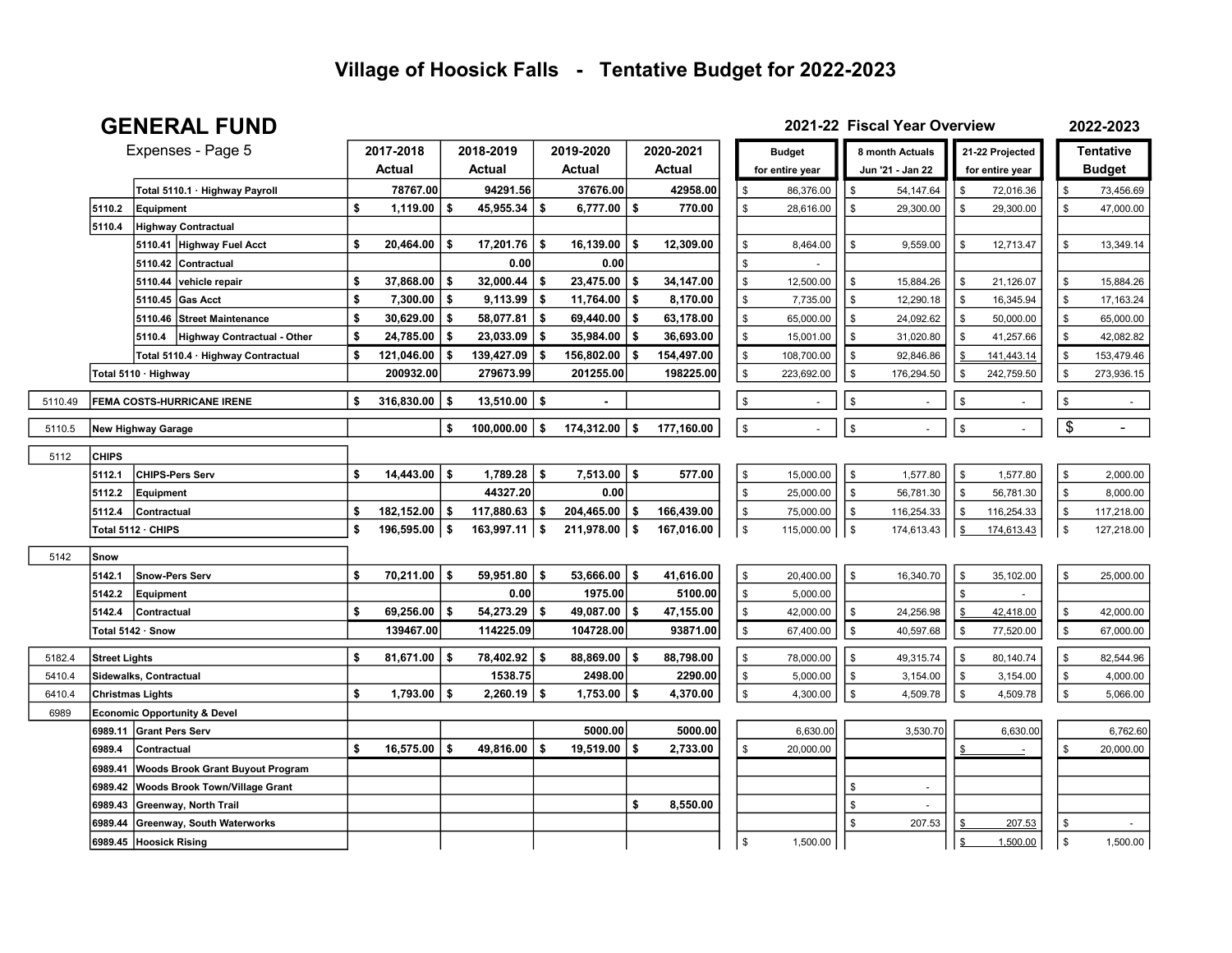## GENERAL FUND

#### 2022-2023 2021-22 Fiscal Year Overview

|        | Expenses - Page 6                          | 2017-2018        |     | 2018-2019            |    | 2019-2020      |     | 2020-2021  |                | <b>Budget</b>   |              | 8 month Actuals  |                | 21-22 Projected |               | <b>Tentative</b> |
|--------|--------------------------------------------|------------------|-----|----------------------|----|----------------|-----|------------|----------------|-----------------|--------------|------------------|----------------|-----------------|---------------|------------------|
|        |                                            | Actual           |     | Actual               |    | Actual         |     | Actual     |                | for entire year |              | Jun '21 - Jan 22 |                | for entire year |               | <b>Budget</b>    |
|        | Total 6989 · Economic Opportunity & Devel  | 16575.00         |     | 49816.00             |    | 24519.00       |     | 16283.00   | \$             | 28,130.00       | \$           | 3,738.23         | $\sqrt[6]{2}$  | 8,337.53        | $\sqrt[6]{3}$ | 28,262.60        |
| 7140   | Parks                                      |                  |     |                      |    |                |     |            |                |                 |              |                  |                |                 |               |                  |
|        | 7140.1<br><b>Parks-Pers Serv</b>           |                  |     |                      |    | 0.00           |     |            | \$             | 5,000.00        | \$           |                  | \$             | 2,000.00        | $\sqrt[6]{3}$ | 2,500.00         |
|        | 7140.2<br>equipment                        |                  |     |                      |    |                |     |            | $\mathbb S$    | 2,500.00        | \$           | 837.57           | $\mathfrak s$  | 1,500.00        | $\sqrt[6]{2}$ | 1,500.00         |
|        | Parks, Contractual<br>7140.4               | \$<br>3,510.00   | \$  | 4,824.49             | -S | 1,069.00       | \$  | 5,298.00   | \$             | 5,000.00        | \$           | 17,753.50        | \$             | 18,000.00       | \$            | 5,000.00         |
|        | Total 7140 · Parks                         | 3510.00          |     | 4824.49              |    | 1069.00        |     | 5298.00    | \$             | 12,500.00       | \$           | 18,591.07        | $\mathfrak s$  | 21,500.00       | \$            | 9,000.00         |
| 7270.4 | <b>Band Concerts</b>                       | \$<br>2,200.00   | 5   | $2,200.00$ \$        |    | 2,200.00       |     |            | $\mathbb S$    | 2,350.00        | \$           | 4,750.00         | $\mathfrak s$  | 4,750.00        | $\mathfrak s$ | 4,750.00         |
| 7310.4 | Youth, Contractual                         | \$<br>3,000.00   | -S  | $3,000.00$   \$      |    | 3,000.00       |     |            | \$             | 1,500.00        |              |                  | $\mathfrak s$  | 1,500.00        | \$            | 1,500.00         |
| 7320.4 | Rescue Squad                               |                  |     |                      |    |                |     |            | \$             | 1,500.00        |              |                  | \$             | 1,500.00        | \$            | 1,500.00         |
| 7450.4 | Museum                                     | \$<br>1,600.00   | -\$ |                      | \$ | 1,600.00       | \$  | 1,600.00   | \$             | 1,600.00        |              |                  | \$             | 1,600.00        | \$            | 1,600.00         |
| 7550.4 | Celebrations, contractual                  | \$<br>3,138.00   | \$  | $7,635.37$ \$        |    | 5,550.00       | \$  | 3,899.00   | $\,$           | 3,250.00        | \$           | 800.00           | $\sqrt[6]{2}$  | 3,250.00        | \$            | 3,250.00         |
| 8025.4 | <b>Planning/Zoning Board</b>               | \$<br>1,195.00   | -\$ | 618.94               | \$ | $\blacksquare$ |     |            | $\mathbb S$    | 500.00          | \$           |                  | $\mathbb S$    |                 |               |                  |
| 8160   | Recyling                                   |                  |     |                      |    |                |     |            |                |                 |              |                  |                |                 |               |                  |
|        | 81601<br><b>Recycling-Pers Serv</b>        | \$<br>10,890.00  | -\$ | $8,149.24$ \ \$      |    | $8,594.00$ \$  |     | 7,946.00   | \$             | 9,000.00        | \$           | 5,454.28         | $\sqrt[6]{2}$  | 8,859.28        | \$            | 8,859.28         |
|        | 8160.4<br>Contractual                      | 259,156.00<br>\$ | -\$ | $284,380.26$ \$      |    | 286,832.00     | -\$ | 277,682.00 | $\,$           | 309,625.00      | \$           | 180,046.79       | $\$\$          | 292,576.79      | \$            | 309,625.00       |
|        | <b>Electricity</b><br>8160.43              | \$<br>271.00     | S.  | $437.62$ \ \$        |    | 237.00         | \$  | 8,507.00   | $\,$           | 500.00          | $\mathbf{s}$ | 85.45            |                | 150.00          | $\mathfrak s$ | 153.00           |
|        | Leachate Project<br>8160.45                |                  |     |                      |    |                | \$  | 21,865.00  |                |                 | \$.          | 1,961.37         |                | 1,961.37        |               |                  |
|        | Total 8160 · Recyling                      | 270317.00        |     | 292967.12            |    | 295663.00      |     | 316000.00  | $\mathbb S$    | 319,125.00      | \$           | 187,547.89       | $\mathfrak s$  | 303,547.44      | $\sqrt[6]{2}$ | 318,637.28       |
| 8170   | <b>Street Cleaning</b>                     |                  |     |                      |    |                |     |            |                |                 |              |                  |                |                 |               |                  |
|        | 8170.1<br><b>Street Cleaning-Pers Serv</b> | \$<br>461.00     | \$  | $3,108.12$ \$        |    | 2,292.00       |     |            | \$             | 1,500.00        |              |                  | $\mathfrak s$  | 500.00          | \$            | 500.00           |
|        | 8170.4<br>Contractual                      | \$<br>279.00     | \$  |                      | \$ |                | \$  | 9,932.00   | $$\mathbb{S}$$ | 6,000.00        |              |                  |                | 8,150.00        | $\sqrt[6]{2}$ | 10,000.00        |
|        | Total 8170 · Street Cleaning               | 740.00           |     | 3108.12              |    | 2292.00        |     | 9932.00    | $\,$           | 7,500.00        |              |                  | $$\mathbb{S}$$ | 8,650.00        | \$            | 10,500.00        |
|        |                                            |                  |     |                      |    |                |     |            |                |                 |              |                  |                |                 |               |                  |
| 8189.4 | Post Closure Landfill                      | \$<br>796.00     | \$  | $1,153.74$ \$        |    |                | \$  | 42.00      | \$             | 200.00          | \$           | 172.61           | $\$\$          | 200.00          | \$            | 200.00           |
| 8560.4 | <b>Shade Tree, Contractual</b><br>Flood    |                  |     | 1800.00              |    | 950.00         |     |            | $\,$           | 10,000.00       | \$           | 10,404.95        | $\sqrt{2}$     | 10,404.95       | $\sqrt[6]{3}$ | 10,000.00        |
| 8745   | <b>Flood-Pers Serv</b><br>8745.1           |                  | \$  | $3,572.00$ \ \$      |    |                |     |            | \$             | 3,500.00        |              |                  | $\,$           |                 | \$            | 1,000.00         |
|        | 8745.4<br><b>Flood Wall Contr.</b>         | \$<br>8,793.00   | \$  | $8,057.46$ \$        |    | 6,175.00       | \$  | 9,006.00   | $\mathbb S$    | 7,300.00        | \$           | 2,091.99         | \$             | 3,000.00        | $\sqrt[6]{3}$ | 3,000.00         |
|        |                                            | 8793.00          |     | 11629.46             |    | 6175.00        |     | 9006.00    | $\,$           | 10,800.00       | \$           | 2,091.99         | $\$\$          | 3,000.00        | $\sqrt{3}$    | 4,000.00         |
|        | Total 8745 · Flood                         |                  |     |                      |    |                |     |            |                |                 |              |                  |                |                 |               |                  |
| 9000   | <b>Fringe Benefits</b>                     |                  |     |                      |    |                |     |            |                |                 |              |                  |                |                 |               |                  |
|        | 9010.8<br><b>State Retirement ERS</b>      | 72,825.00<br>\$  | 5   | 75,617.00   \$       |    | 79,743.00      | \$  | 103,433.00 | \$             | 106,536.00      | \$           | 64,531.00        | $\sqrt{3}$     | 64,531.00       | \$            | 47,724.00        |
|        | 9010.8A<br><b>State Retirement P&amp;F</b> |                  |     |                      |    |                |     |            |                |                 | \$           | 91,825.00        | $\mathfrak s$  | 91,825.00       | \$            | 58,812.00        |
|        | 9030.8<br><b>Social Security</b>           | \$<br>48,493.00  | -\$ | $47,966.80$   \$     |    | 44,067.00      | \$  | 40,458.00  | \$             | 42,400.00       | \$           | 29,664.43        | $\sqrt[6]{2}$  | 44,496.65       | \$            | 45,386.58        |
|        | <b>Workers Compensation</b><br>9040.8      | \$<br>34,733.00  | \$  | 43,309.16 $\vert$ \$ |    | 24,668.00      | \$  | 34,784.00  | \$             | 35,797.00       | \$           | 19,925.92        | $\mathfrak s$  | 29,597.92       | \$            | 31,077.82        |
|        | 9055.8<br><b>Disability Insurance</b>      | \$<br>304.00     | -\$ | $553.53$ \\$         |    | 257.00         | \$  | 233.00     | \$             | 250.00          | $\mathbf{s}$ | 120.16           | $\mathfrak s$  | 240.16          | \$            | 250.00           |
|        | <b>Health Insurance</b><br>9060.8          | \$<br>46,143.00  | -\$ | $50,218.71$ \\$      |    | 72,331.00 \$   |     | 72,973.00  | $\mathbb{S}$   | 66,820.00       | \$           | 50,245.58        | $\sqrt{3}$     | 78,659.58       | \$            | 68,274.89        |